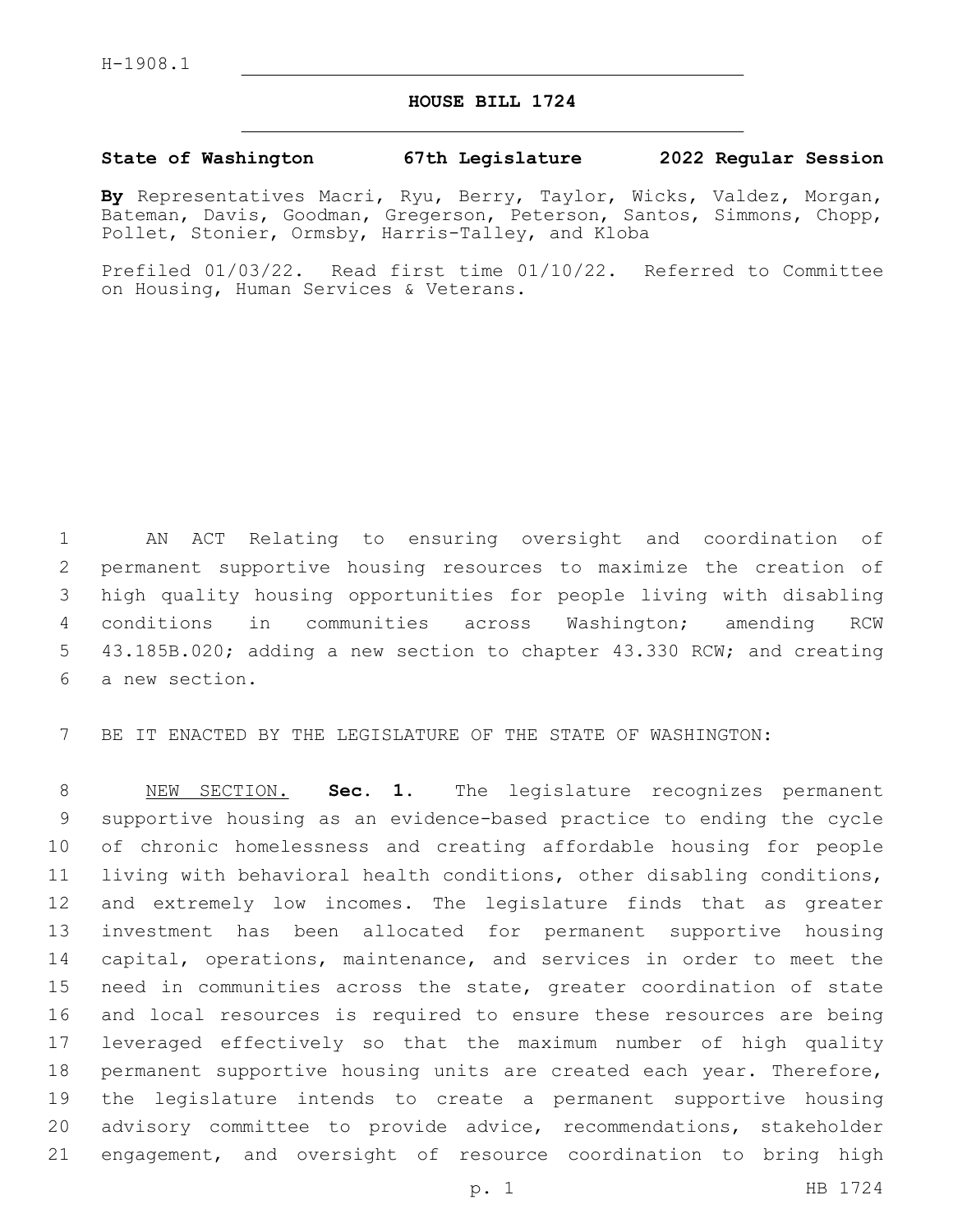1 quality permanent supportive housing to scale as efficiently as 2 possible and to add a permanent supportive housing representative to 3 the affordable housing advisory board.

4 NEW SECTION. **Sec. 2.** A new section is added to chapter 43.330 5 RCW to read as follows:

6 (1) An advisory committee on permanent supportive housing is 7 established with members as provided in this section.

8 (a) One member from each of the two largest caucuses of the 9 senate;

10 (b) One member from each of the two largest caucuses of the house 11 of representatives;

12 (c) One representative of the office of the governor;

13 (d) One representative of the aging and long-term support 14 administration at the department of social and health services;

15 (e) One representative of the health care authority;

16 (f) One representative from a city that invests resources in 17 permanent supportive housing;

18 (g) One representative from a county that invests resources in 19 permanent supportive housing;

20 (h) One representative of public housing authorities as created 21 under chapter 35.82 RCW;

22 (i) One permanent supportive housing service provider;

23 (j) One permanent supportive housing developer;

24 (k) One permanent supportive housing building operator;

25 (l) One permanent supportive housing resident;

26 (m) One permanent supportive housing researcher;

27 (n) One permanent supportive housing advocate;

28 (o) One representative from the behavioral health sector;

29 (p) One representative of the health care sector; and

30 (q) One representative of each of the following permanent 31 supportive housing populations:

- 32 (i) Single adults;
- 33 (ii) Older adults over age 55;

34 (iii) Families with children;

35 (iv) The American Indian and Alaska Native community;

36 (v) The LGBTQIA+ community; and

37 (vi) The disability community.

38 (2)(a) The members of the advisory committee shall be appointed 39 by the governor, except for the legislators who shall be appointed by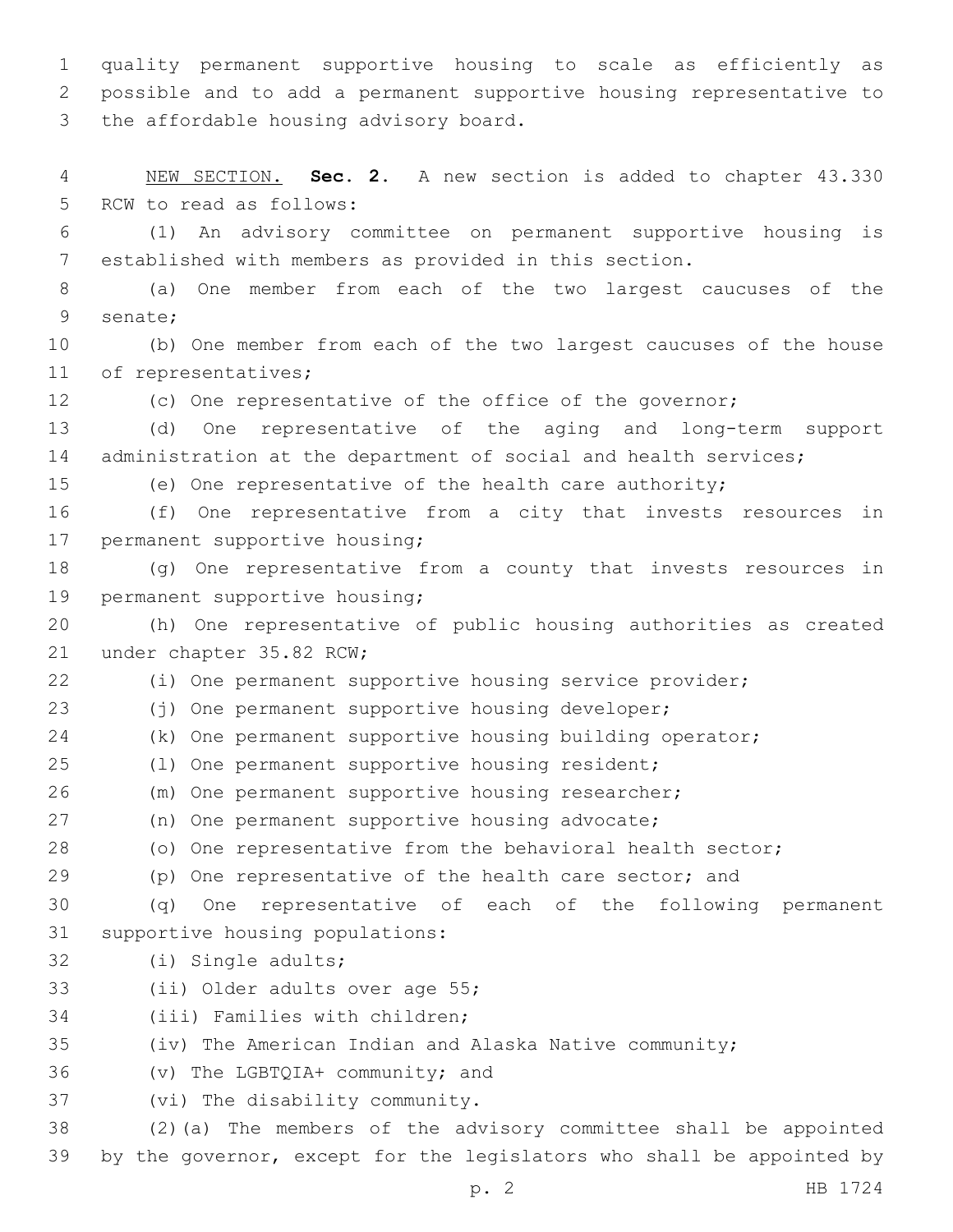the speaker of the house of representatives and the president of the senate. Members must reflect the geographic, racial, and ethnic diversity of the state of Washington and be inclusive of historically marginalized communities.4

 (b) The members of the advisory committee serve without compensation but must be reimbursed for travel expenses as provided 7 in RCW 43.03.050 and 43.03.060.

(3) The advisory committee shall:8

(a) Select a chair from among its membership;9

10 (b) Meet quarterly;

 (c) Provide guidance and recommendations on the administration of permanent supportive housing resources managed by the department, including recommendations to ensure alignment of capital, services, and operating investments and fidelity with the provision of permanent supportive housing as defined in RCW 36.70A.030; and

 (d) Report its recommendations to enhance the coordination and availability of permanent supportive housing to the appropriate committees of the legislature and the governor by December 1st of 19 each year.

 (4) The director and the director of the office of supportive housing shall regularly consult with the advisory committee. The department shall convene the advisory committee for its initial meeting no later than October 1, 2022. The advisory committee shall 24 be staffed by the department.

 **Sec. 3.** RCW 43.185B.020 and 2003 c 40 s 1 are each amended to read as follows:26

 (1) The department shall establish the affordable housing 28 advisory board to consist of  $((\text{twenty-two}))$  23 members.

29 (a) The following ((nineteen)) 20 members shall be appointed by 30 the governor:

(i) Two representatives of the residential construction industry;

(ii) Two representatives of the home mortgage lending profession;

(iii) One representative of the real estate sales profession;

 (iv) One representative of the apartment management and operation 35 industry;

 (v) One representative of the for-profit housing development 37 industry;

(vi) One representative of for-profit rental housing owners;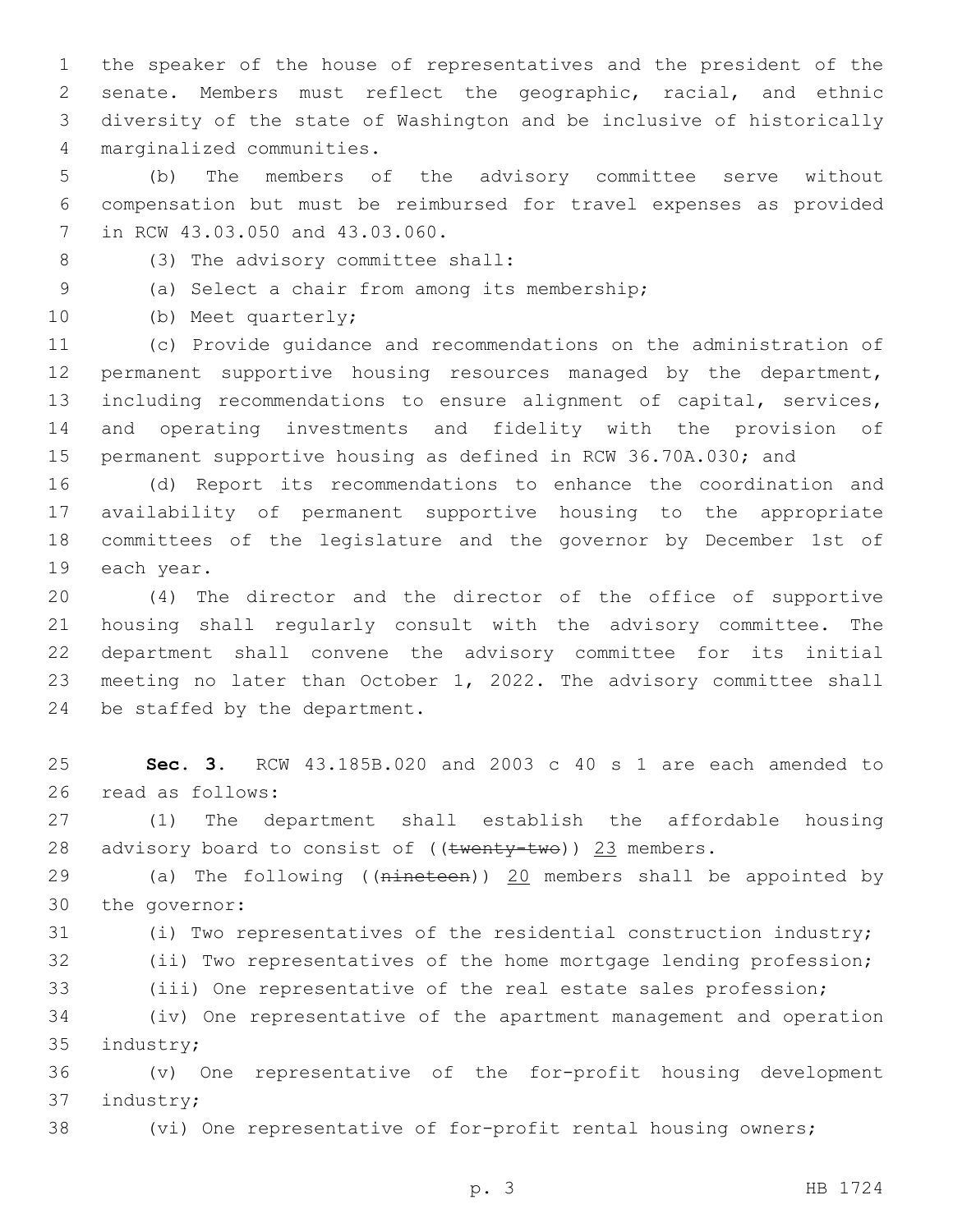(vii) One representative of the nonprofit housing development 2 industry;

(viii) One representative of homeless shelter operators;

(ix) One representative of lower-income persons;

(x) One representative of special needs populations;

 (xi) One representative of public housing authorities as created 7 under chapter 35.82 RCW;

 (xii) Two representatives of the Washington association of counties, one representative shall be from a county that is located 10 east of the crest of the Cascade mountains;

 (xiii) Two representatives of the association of Washington cities, one representative shall be from a city that is located east 13 of the crest of the Cascade mountains;

 (xiv) One representative to serve as chair of the affordable 15 housing advisory board;

 (xv) One representative of organizations that operate site-based permanent supportive housing and deliver onsite supportive housing services; and

19 (xvi) One representative at large.

 (b) The following three members shall serve as ex officio, 21 nonvoting members:

22 (i) The director or the director's designee;

 (ii) The executive director of the Washington state housing finance commission or the executive director's designee; and

 (iii) The secretary of social and health services or the 26 secretary's designee.

 (2)(a) The members of the affordable housing advisory board 28 appointed by the governor shall be appointed for four-year terms, except that the chair shall be appointed to serve a two-year term. The terms of five of the initial appointees shall be for two years from the date of appointment and the terms of six of the initial appointees shall be for three years from the date of appointment. The governor shall designate the appointees who will serve the two-year and three-year terms. The members of the advisory board shall serve without compensation, but shall be reimbursed for travel expenses as 36 provided in RCW 43.03.050 and 43.03.060.

 (b) The governor, when making appointments to the affordable housing advisory board, shall make appointments that reflect the 39 cultural diversity of the state of Washington.